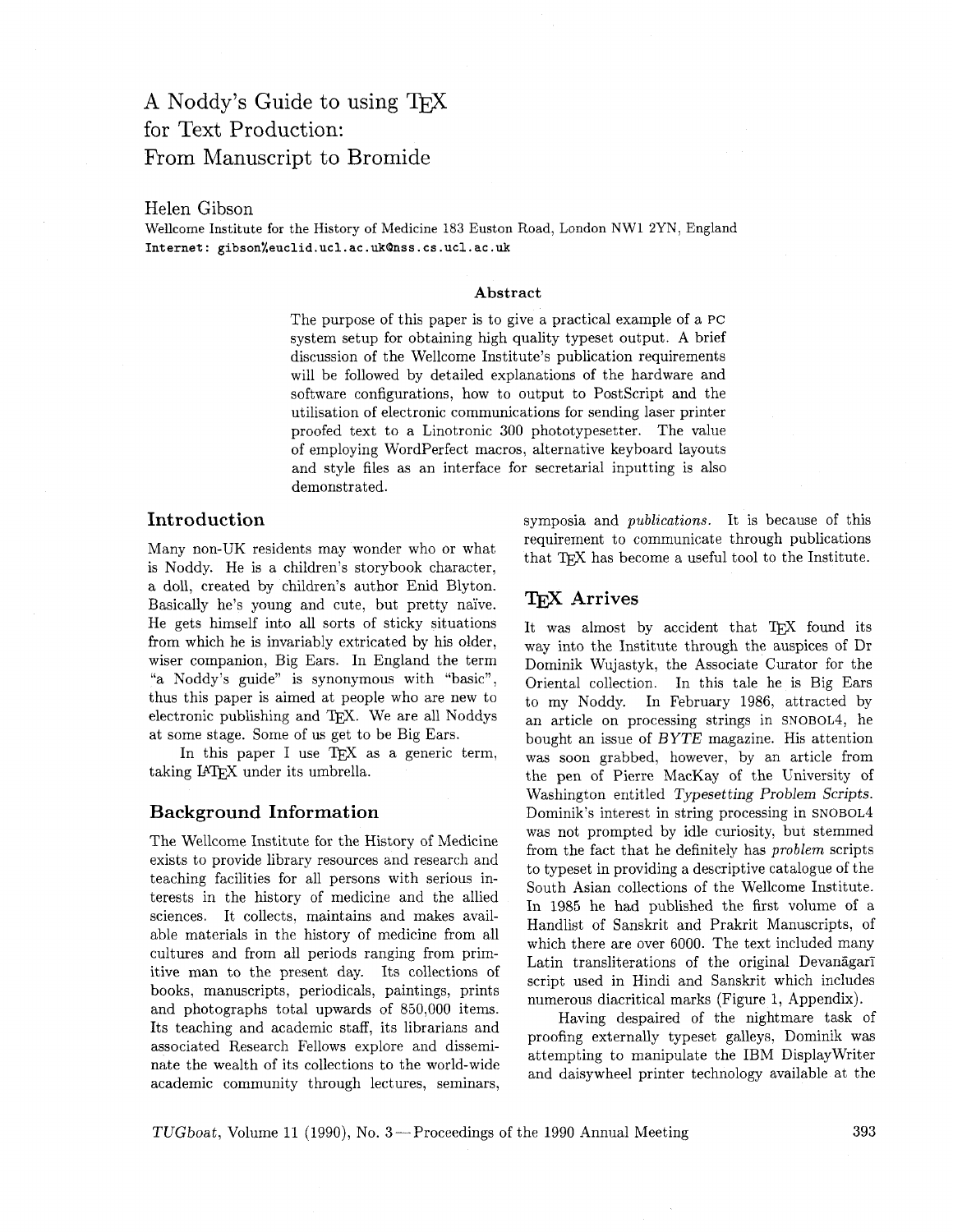Institute at that time. In his efforts to overcome the compromises imposed on non-Latin letters by the limitations of the IBM extended character set, he had obtained a customised daisywheel. As the amount of inputting was far too great to tackle without secretarial help, he devised a system for the secretary to type, for example, **d\\$** which would then be mapped to the d position on the daisywheel. As you have seen, the results were not ideal, but they were published.

Pierre MacKay's paper promoted TFX as the solution to the typesetting of problem text. Not only were the facilities for dealing with diacriticals available, but Pierre also held out the promise of being able to typeset Devanagari script. This was like manna from heaven to Dominik, who subsequently lobbied for the purchase of a couple of IBM PCs, a Toshiba PI340 dot matrix printer, for which there was a TFX driver, and a copy of PC T<sub>F</sub>X. I'm not sure that there can be many examples of TFX being the cause of an Institute becoming computerised, but this could be cited as one of them.

The pcs, however, could not be solely dedicated TFX. They were there for Institute work in general. Their arrival coincided with the commencement of two major projects which it was proposed to *computerise.* Senior staff at the Institute were also realising the benefits of their work being word-processed as opposed to typewritten. It was decided to expand the computing provision in the Institute, and at the same time it was recognised that a *professional* computing person was required to oversee those changes. This is where I came on the scene in September 1986, fresh from the business information systems world of DBASE, LOTUS and, thankfully, DISPLAYWRITE3 (DW3). So, you could say in some roundabout way, that I have  $T_F X$  to thank(!) for my present job.

It may appear ungrateful but I have to admit that my priorities were not centred on TFX. I was evaluating the overall PC requirements of the Institute as far as text and data processing were concerned, and dealing with the anxieties of secretaries who viewed the new technology with the suspicion and fear of the over-worked.

Initially, DW3 was chosen as the PC word processing package primarily because of its relationship to the DisplayWriters, which we expected would facilitate the translation of existing documents and ease the learning curve. The arrival of the PCS and faster printers speeded up the word processing output and consequently created a greater demand. The DisplayWriters and associated

daisywheel printers were deemed obsolete and were replaced. The Toshiba's print quality was inadequate for the Institute's requirements, therefore IBM Quietwriters were chosen. The secretaries, to their relief, were able to dispense with their ear-plugs. So far nothing but improvements in conditions.

Top priority was to take the load off the two secretaries who were carrying the bulk of the word processing load by persuading the primary producers of text, the academics, that it would be a good thing for them to have one of these dreaded things on their desks. Document production would be more direct and editing less onerous. Secretaries of long standing had to be weaned off their typewriters. Not only that. but we were introducing databases as well. You can imagine the learning curves and conceptual mysteries we were struggling with. And then, to top it all, there was  $T\not\!\!F X$ .

In the midst of all the hardware and software changes, Dominik was enthusiastically pursuing with some splendid results. Fellow academics saw, admired and desired the same effects, but were unwilling or unable to invest the corresponding time and effort in their achievement. The burden then fell on the secretaries. You could say that we could have ignored the demand, but if a system is there to allow an academic to publish a work which would be prohibitively expensive by any other means. then it should be made available. With hind-sight though, in our enthusiasm, we did jump in at the deep end. However, we learnt many lessons which I hope this account may help you to avoid.

Our first TFX task outside of Dominik's domain was a *book* for our Arabist, Dr Lawrence Conrad, to commemorate the work of a recently deceased colleague. There was a tight dead-line for its publication, and  $T_F X$ 's ability to deal with diacritical markings promised Dr Conrad release from the typesetter/proofing ordeal.

Lesson number one-the obvious-do not start with anything longer than a couple of pages. Having said that though, Donald Knuth does describe TFX as "a new typesetting system intended for the creation of beautiful books" [The TFXbook, Preface].

Lesson number two $-a$  must  $-$ get your authors to proof and edit the content of their text before T<sub>E</sub>Xing. Unfortunately, because of the nature of the book's content and a need to prove that  $T_F X$ could do the job, this was a lesson we learnt the hard way. There is nothing more guaranteed to drive a secretary to the brink of insanity than having to alter her slaved over text and re-sit through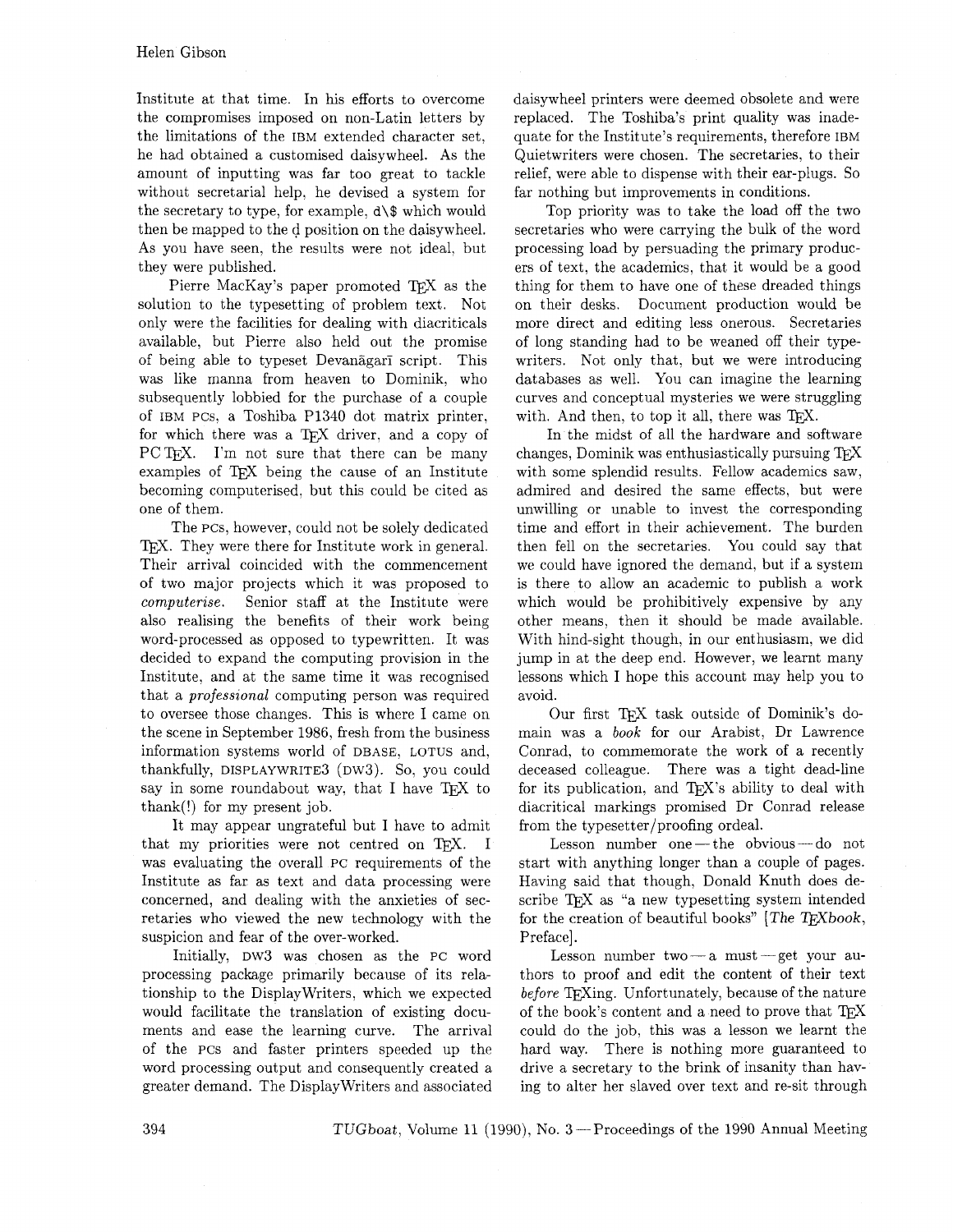all that interminable TEX processing and printing procedure, which is not even in background mode! Our secretaries did a valiant job, with the end result being a superb 599 page book The Formation and Perception of the Modern Arab World: Studies by Marwan R. Buheiry, complete with 49 plates. This book sells for \$24. Dr Conrad informs me that if the book had been produced in the conventional manner it could not have sold for less than \$90. I mention this to encourage perseverance. It does pay off.

Lesson number three $-$ if you are an applications developer. get your act together and provide an efficient system in order to prevent your secretaries deserting in droves. This is not a trivial point. In a city such as London, secretarial jobs are plentiful and well-paid.

To introduce TFX effectively into your organisation, it has to be accepted that it is not for the masses to learn. Conceptually, it is likely to be different from any other text processing package a secretary has come across. I think of TEX as a programming language embedded in the text, commanding the layout and design of the whole document. Often, complex nested macros are required to create the ultimate design. The first processing run is synonymous with de-bugging. This task is easier for a highly motivated person. with programming skills. Ideally, there should be someone employed with specific responsibility for TFX development. In a circumstance where we were required to respond to an urgent demand I was fortunate in that Dominik was there to design the macros and style files. This is where the hard work lies.

The hardware and software chosen for our bulk text processing had to have some coherence with TEX, or be able to be manipulated to be so, without isolating a TEX system from the main stream of the Institute's requirements. Our word processing package had to change. DW3 was really cumbersome. Text had to be converted to ASCII format before it could be processed by  $T_F X$ . Often the conversion was problematic. EBCDIC control characters would be retained, grinding processing to a halt and taking an age to find. Fortunately, several major developments in the outside world helped to advance the integration of the TFX cause. We were progressing into the age of the laser printer and the secretaries were keen to take advantage of this fast, quiet technology. IBM was notoriously bad at providing drivers for non-IBM printers. For a short time we used PC-WRITE to overcome these problems particularly for the book inputting, but it did mean an added learning burden all round. The change had to be to a mainstream package which would provide the secretaries with a marketable skill and ourselves with a ready supply of able operators. The choice came down to two packages, WordPerfect and Microsoft Word, both of which were becoming industry standards. I chose the former because. as well as being a powerful package, it was much easier to learn than Microsoft Word, and WordPerfect Corporation provided excellent telephone technical support. There is an advantage in choosing industry standards in that everyone writes for them. You will never be stranded out on a limb.

The same can be said for choosing hardware. When it came to laser printers I opted to go with Hewlett-Packards. Their documentation is clear and informative on all levels and they have good customer support. As we are not an Apple site the Laserwriter was not an option. I would stress that I started buying nearly three years ago. There have been great changes since those days. Today, I would recommend that you go for a PostScript printer, because it is the advent of PostScript and TFX's adaptation to its environment which has made really high quality output possible.

Lesson number four  $-\text{you}$  have to convince the powers that be that the upheavals involved in the implementation of QX are worth the effort invested. We have an Administrator whose task it is to ensure that the Institute runs efficiently and all staff are relatively satisfied with their working conditions. Rumblings of discontent from the ranks were threatening to rock the boat and, to mix metaphors. he was in the firing line. He rightly asked why we should upset an established tradition of external typesetting which, as far as he was concerned, worked well. The Administrator had never had to bear the consequences of an individual author's frustrated typesetting resubmissions, the authors having previously suffered in silence, yet he was bearing the brunt of the secretaries' complaints. To him TFX brought no improvements.

The argument to use is cost effectiveness. We needed to identify areas where TFX would be of benefit to the production of main-stream Institute publications. A major vehicle in the TEX PR battle was the publication of a comprehensive catalogue of the Wellcome Library's Tibetan collection entitled Tibetan Manuscripts, Xylographs and Thankas in the Wellcome Institute Library. The work had commenced in 1978 under the auspices of the collection's former curator, Miss Marianne Winder, and had been continued by her after her retirement.

TUGboat, Volume 11 (1990), No. 3 – Proceedings of the 1990 Annual Meeting 395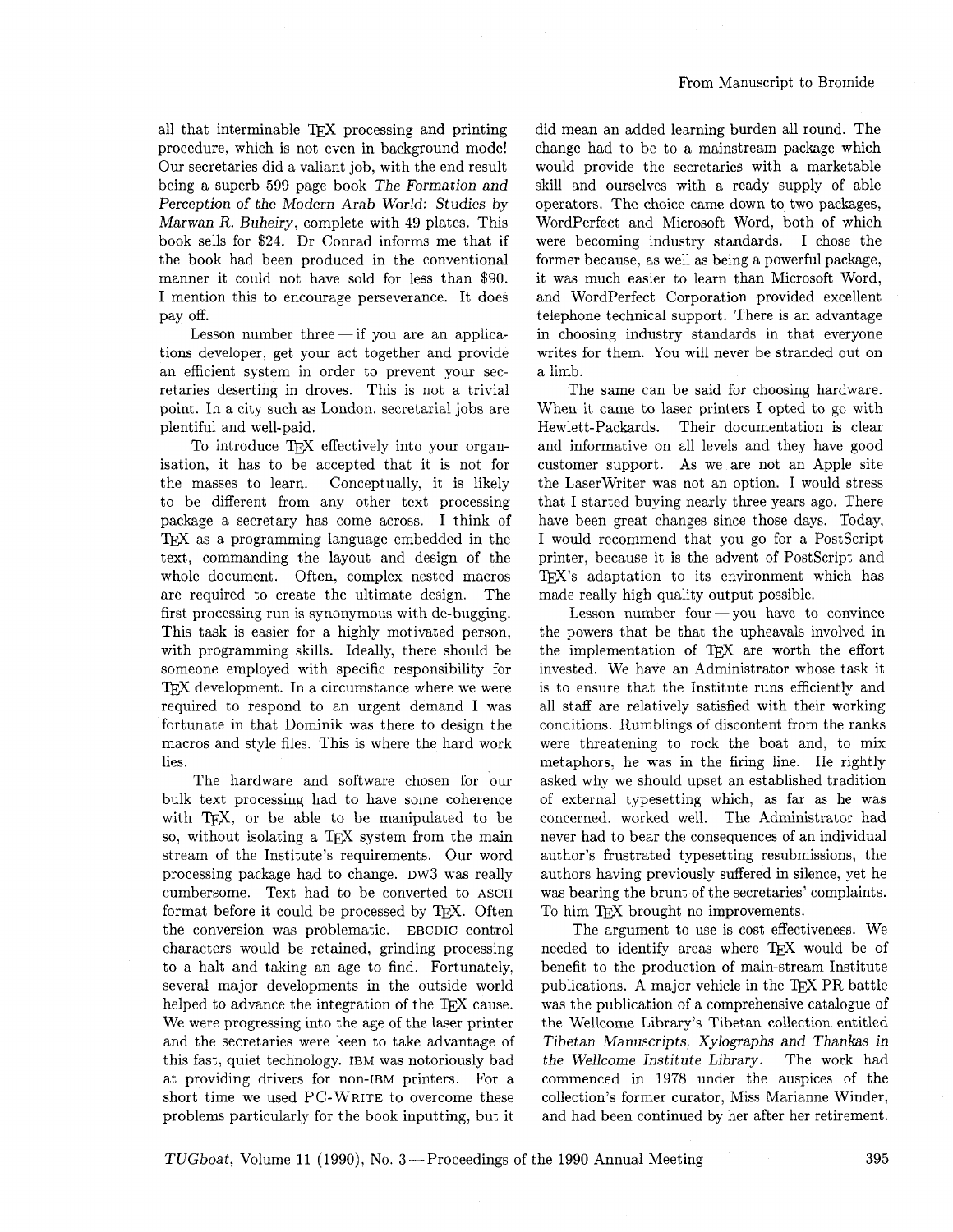The project was being funded by the Trustees of the Wellcome Institute, but there was some fear that the funding would disappear if the catalogue was not brought to publication before the end of the 1989 financial year, which fell in September.

We took this on as a TFX project in the summer of 1988. In many ways we had to start practically from scratch. Text had started to be input on the Displaywriter by Miss Winder herself and had subsequently been transferred into DW3. We converted all the DW3 text into WordPerfect in order to be able to use various inputting techniques I had devised to speed up the procedure. I can tell you that at this point Miss Winder was nearly having kittens: she had spent years painstakingly typing in all the entries, devising a form of codification that she hoped a typesetter would transform into Tibetan script and here we were practically stripping the whole thing bare.

The ability to sit down with the author and discuss the desired layout is an essential production process. We are fortunate to benefit from having a professional artist, Huw Geddes, on our staff as Exhibitions Designer experienced in catalogue layout, who was able to advise us in this area. The format for the manuscripts and xylographs section is more complex than that of the thankas, banners and paintings. Therefore a crucial stage in the undertaking of this project was in the creation of the different style files. This is where someone with an detailed knowledge of TEX is essential, in this instance Dominik. Using his splendid style files, the results illustrated in Figures 3 and 4 (Appendix) were produced.

Using this catalogue as an example, I shall outline to you the steps I then took to make the TEX inputting procedure less of a burden for the secretaries.

Firstly, PC TFX provides a simple menu facility which allows you to switch easily between your editor, the TEX program itself, the printing program and the screen previewer. I strongly recommend installing a screen previewer as it is useful for checking page-breaks and formatting integrity. We use MaxView. This is not a particular recommendation for or against this previewer as I have not undertaken a detailed evaluation of previewers; suffice it to say that it serves our requirements.

The PCTEX.CFG file, which sets up the menu, can be customised to use a particular editor or word processor, along with certain options. I configured the file to run WordPerfect with the /m- macro command line option. When you use this option as you start WordPerfect, the program immediately executes a macro name, which you specify after the  $/m$ -. The main T<sub>EX</sub> text file for the manuscripts section of the catalogue was called TIB.TEX. I created a WordPerfect macro, TIB.WPM similar to the file name, consisting of the following key strokes:

{DISPLAY OFF3 (Text In/Out>I2 **d:\winder\rnscript\tib.tex**  {Enter} {Setup}6s{Enter}

As one wishes to work with ASCII files for TEX this macro retrieves the file called TIB. TEX in DOS text mode. The macro then goes on to change to an alternative keyboard layout called SANSKRIT. Here the Sanskrit and Tibetan diacritically marked characters as well as various frequently used words such as

```
{\tilde{\lambda}}={A\}rya\-\nvarphi\-cchedik={a}praj\"{n}\={a}\-p\={a}ramit\={a}}
```
for *Aryavajracchedikāprajñāpāramitā*, were mapped onto CTRL-key combinations. The ALT-key combinations had WordPerfect macros relating to the TEX formatting macros, e.g., \begin{physical} \end(physical), assigned to them, thereby retaining a conceptual consistency in macro calling for the secretary. I should just like to bring to your attention the usefulness of using the pause feature within the macro for paired commands or commands requiring more than one argument. The WordPerfect Save key F7 had another macro called DOS.WPM assigned to it. When the secretary came to save the document the macro changed the keyboard layout back to the original, used the CTRL-F5 DOS Text save with a pause to confirm the document name including a .TEX extension, retained the prompt to confirm overwriting, then used F7 to exit the document without saving it as a WordPerfect file.

Within the PCTEX . CFG file:

```
%E=wp /m-%s 
%C=tex tlplain %s 
%V=view %s 
%P=makeps %s 
%T:Print : 
%T=makeps %s 
%C : LaTeX : 
%T :Print : 
/PT=d:\pctex\textfms 
/PF=d : \pctex\texf mts 
/PI=d:\pctex\texinput;d:\pctex\latex 
/K
```
the %s stands for the "string" file name that you would normally type after **wp.** To run the PC menu the user types pctex and the file name at the DOS prompt. Therefore, in this case, the command pctex tib ran WordPerfect with the TIB.WPM macro with the results described above. By utilising these features the secretary remains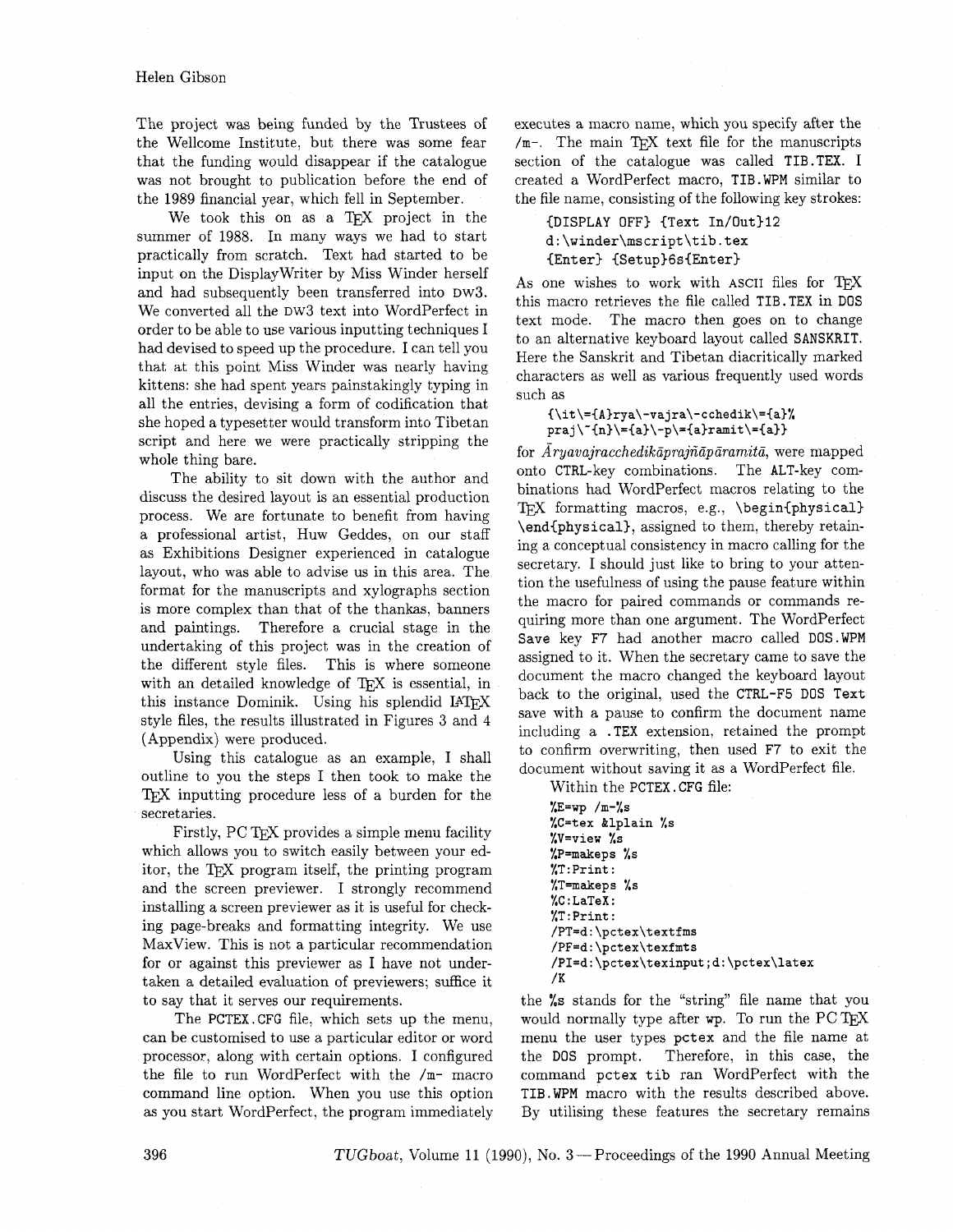within a familiar WordPerfect environment and has far fewer keystrokes to input. Alternatively, if you do not wish to install PC TFX on the secretarial PCs then invoke the macro with **wp tib.** 

The onerous burden, as she saw it, of T<sub>E</sub>Xing and printing the text is removed from the secretary and centralised- with me. This does seem to make the procedure of going through the PCT<sub>F</sub>X menu redundant. The important concept to remember is that if the secretary wishes to become more involved, e.g., by using the previewer, then she has that choice. The more people on site with TEX competence gained through motivation, the better. Any reasonably sized document should be split into logically manageable chunks, usually by chapter, for inputting. The whole, or its parts, can then be processed and printed by using a main text file (Figure 2, Appendix), which initiates the document style and uses the \input command for the relevant chapter. By centralising the processing and printing one can justify the expense of investing in a very fast machine with lots of memory, thereby saving valuable time and freeing secretarial PCS for inputting. For instance, I have a DELL 386 with a 90MB drive and 2MB RAM at the moment. It also means that there is a focal point for all queries and developments, of which there are many. The developer of the application should be aware of the output. Centralisation also encourages standardisation in error correction procedures. If the macros are well designed, there should not be many problems arising from the inputting, particularly with that old chestnut - the missing command parameter.

Having gone through this procedure, we sent off the 300 dpi laser printer camera ready copy to our printer, the result being a hardback catalogue which sells for  $\pounds 10$  (approximately \$16) per copy. Because of the complexity of the typesetting, it is unlikely that the catalogue would have sold for less than  $£50$  using conventional methods. I think the powers that be were suitably impressed, and Marianne Winder was ecstatic that she was able to hold in her hand the culmination of a lifetime's work. I would challenge any other 'DTP' package to turn out work of this calibre.

By now we had proven cost effectiveness and had convinced some of our authors that TFX was a good thing, with the immediacy of correction and production virtually under their noses saving them time and anxiety. We had even produced catalogues for the various exhibitions held within the Institute, but The Powers That Be were still not convinced that TEX could be a viable alternative to external typesetting. The problem lay in the quality of the output. We were dependent on laser printed camera-ready copy which, to be honest, at a resolution of 300 dots per inch looked distinctly splodgy to the eyes of those more accustomed to commissioning professional publications. And then there was the Computer Modern Roman font. To our academics. librarians and curators steeped in tradition it was not universally popular. They wanted Times Roman at the very least.

Fortunately, along came PostScript which, with its ever extending font families, became another de facto standard and opened up new horizons for in-house electronic publishing. Linotron then put PostScript fonts onto their phototypesetters. This means that if you have a PostScript laser printer you can design and proof your document at 300dpi, then send the file to the phototypesetter confident in the knowledge that you will receive a bromide at 1270dpi with the exact same line and page breaks. The fact that we had Hewlett-Packard printers which are not PostScript was not too great a setback as we were able to purchase JetScript which is a PostScript enhancer for the HP Series II. However, I believe that the HP Series I11 will soon be provided with a PostScript cartridge.

We were keen to take advantage of this new potential, particularly as the University of London Computer Centre had set up a phototypesetter service using a Linotronic 300. The TFX world did not ignore these developments either. Several DVI to PostScript drivers began to appear. We use one, DVItoPS, designed by James Clarke which we obtained via the Aston Archives (detailed below). There are also commercially available drivers. The two I know of are from PC TEX and ArborText.<sup>1</sup>

DVItoPS has a file dvitops .fnt in which you substitute the name of the font as it is known to TEX (with the extension  $.tf m$  removed) with the name of the font as it is known to PostScript, for example Times -Roman. DVIt oPS also permits the inclusion of PostScript graphics in the document.

Because of the Institute's links with University College London we have access to their EUCLID system. Through the simple expediency of purchasing a modem (a Hayes Smartmodem 2400) and a good communications package (PROCOMM), I am, from my PC, able to link into JANET (the Joint Academic NETwork) and thus the whole world. More specifically I am able to link to the ULCC Phototypesetter

<sup>1</sup> Philip Taylor in ImageSetting, the Phototypesetter User Group magazine of the ULCC, lists several drivers.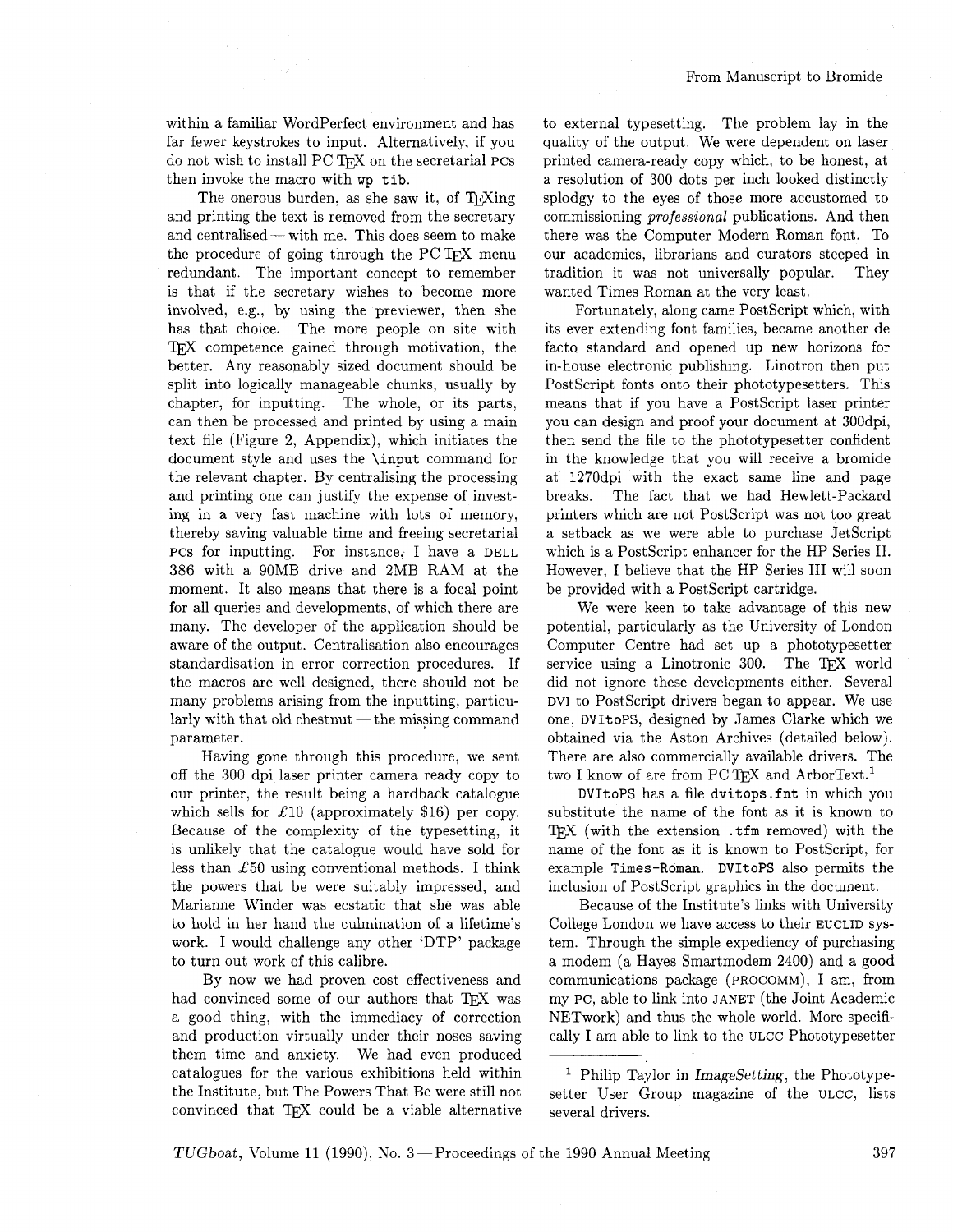service. As KERMIT is bundled with PROCOMM I am able to log into EUCLID, activate KERMIT on my PC, call up the ULCC Typesetter service via one of EUCLID'S PADS, activate KERMIT at that end and have it transfer my laser printer proofed PostScript files to the ULCC VAX. The DVItoPS program has already enabled me to specify the required 1270dpi resolution for the typesetter output **as** opposed to 300dpi for the laser printer. ULCC then run my file through the Linotronic 300 and within two days I receive the bromides by post at a cost of approximately  $\mathcal{L}1$  per page. In Figure 4 (Appendix), you will see reproductions of identical catalogues we produced for two exhibitions at the Institute. The 1987 version used laserprinter camera ready copy with Computer Modern Roman fonts, the 1989 version used 1270dpi bromide camera ready copy with a Times Roman font. We were able to use the same input file with minor modifications. The beauty of TFX is that you struggle once, then use the fruits of your labour over and over again.

# **WordPerfect Specifics**

I have not gone into great detail describing how to create keyboard layouts and macros, but refer you to Anita Hoover's excellent paper on this subject in last year's proceedings. I have given an example of the use of an alternate keyboard layout above. There are, however, a few procedures which I feel can be usefully elaborated.

Firstly, a brief definition of the terms alternate keyboard layout, macro and style. With an alternate keyboard layout it is possible to change action performed by keys or combinations of keys. Moreover, you can create several keyboard definitions for different purposes. A macro is a file you create to represent a whole series of keystrokes. You can create a macro to perform nearly any task that you could accomplish with a series of keystrokes. This **series** can then be **as**signed to one key only in an alternate keyboard definition. The activation of the alternate keyboard definition can also be assigned to a macro. Style is a powerful tool for controlling the format of an individual document or a group of documents. You define and name a style, and then when you want to use that style, you select it from a list. Again, macros can be used to search for and replace a particular style with another. The combination of these three features allows an incredible amount of flexibility for TEX conversion. One example is to create a macro in which you create a paired style for the  $\{\bf bf \}$  and } formatting codes. This macro can then be assigned to the standard Word-Perfect function key for activating bold, F6, under an alternate keyboard layout designed for  $T_{F}X$ inputting. A macro can be designed to activate that keyboard whenever a document is to be in TFX. In this way any secretary will be using familiar keys to activate a bold command, but the output will be a T<sub>F</sub>X command.

The complex nature of the documents I have used in my examples so far has required the necessary TFX command sequences to be input with the text. For straightforward content it is possible to allow the secretary to input using WordPerfect's formatting codes but involving the use of Word-Perfect's style and macro features. As I have mentioned, a feature of style is the ability to change the formatting codes within a document. Again using the bold example, the beginning BOLD command is replaced with C\bf and the end bold with ). To create a paired style like this you go into a Paired Codes screen where your cursor is placed before a comment box. This box represents the text that is surrounded by the on and off conditions for the style. You enter the control sequences for the beginning of the style before the comment box, {\bf in this example, then move the cursor down to below the box and type in the sequences for ending the style ). An Alt macro can also be created to activate this style.

By using Block you can then replace existing codes in your document with this new style. To do this you complete the following steps:

- 1. Place the cursor at one end of the block you want to define.
- **2.** Press Block (Alt-F4, or F12).
- **3.** Highlight the block.
- 4. Press Style (Alt-F8).
- **5.** Use the cursor keys to highlight the style you want.
- 6. Select On **(1).**

All of these steps can, of course, be stored in a single key macro.

In the academic world many documents contain footnotes. With TFX the footnote text is included in the main body of the text, which can often cause problems with the authors when they are proofing and editing. Footnotes change their reference points or are taken out altogether, thus altering the relative numbering. WordPerfect's footnoting feature offers the secretary a relatively painless means of accomplishing this task. This is how to replace a WordPerfect footnote with a IATFX footnote. Go to the top of the document as WordPerfect macros are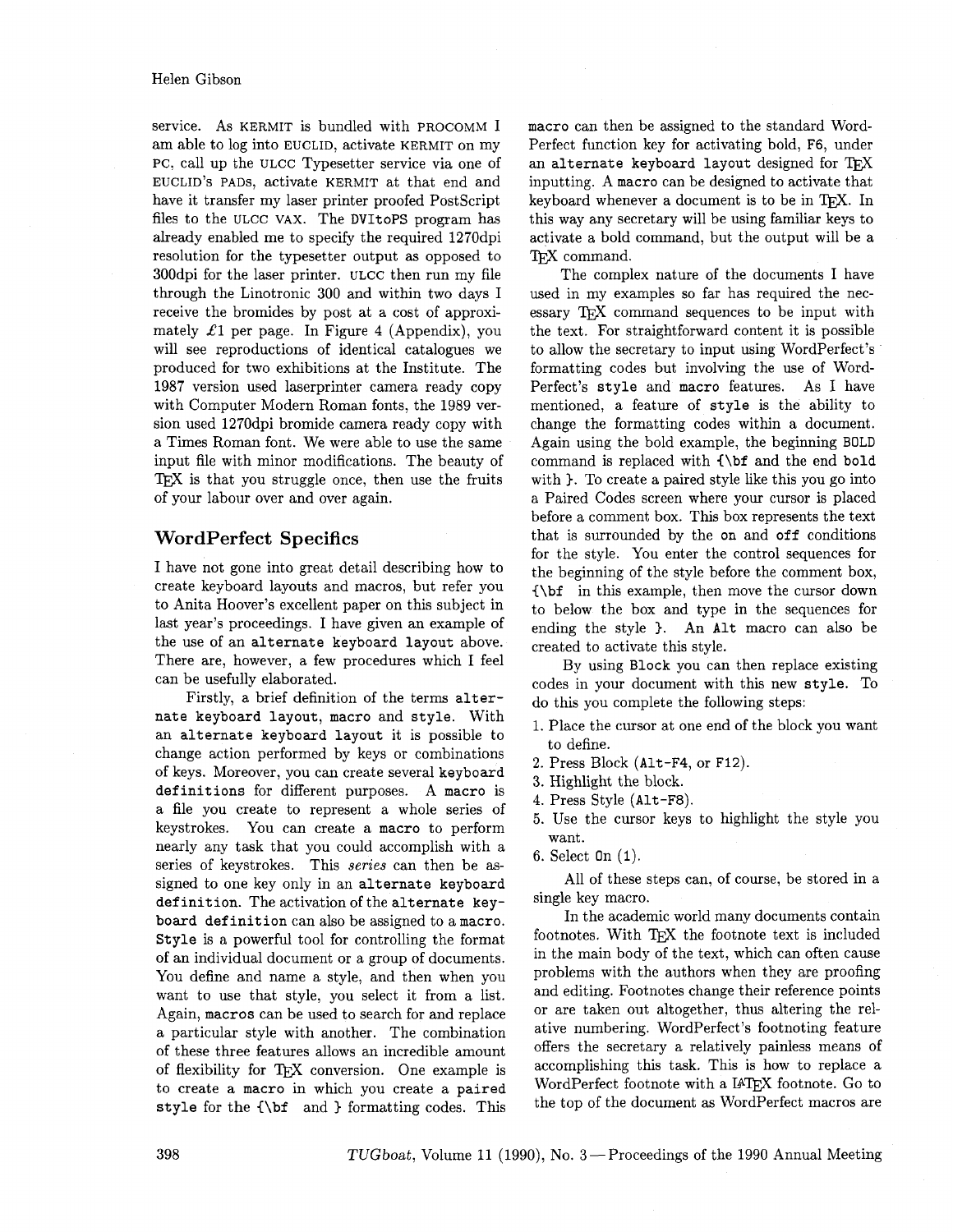From Manuscript to Bromide

created by example. Use Ctrl-F1O to create the macro. It can be called Alt-F. Use F2 to search forward for the footnote option code Ctrl-7. Enter 1 for Footnote and 1 again for Note. At this point the prompt indicates Search'[Footnote]. Press F2 to activate the search. The cursor will be placed to the right of the footnote number, therefore move it one space to the left over the number. Type in \footnote( which will go to the left of the number. Then press Ctrl-F7, 1 for the footnote option and 2 and Enter. This takes you into the text of the footnote number on which the cursor is currently placed. Use WordPerfect's Home Home \$\downarrow\$ combination to take you to the end of the text no matter how long it is. Type in the  $\}$ . Use Home Home \$\uparrow\$ to go to the beginning of the text, just to the left of the number. Alt-F4 to start blocking the footnote text, Home Home \$\downarrow\$ to highlight the blocked text, then Ctrl-F4, 1, 1 to move the block. At this point press F7 to exit the footnote text back to the main body. Press Enter to retrieve the text, which will be inserted just after the { of \footnote{. Move the cursor one space to the left and press Delete, Y in order to delete the WordPerfect footnote number. To cause the macro to repeat itself until no further footnotes are found press Alt-F again. Ignore the ERROR message : ALTF. **WPM** not found. Press Ctrl-F10 to exit the macro definition. To run the macro press Alt-F, and away it goes. Note that in the  $IATFX$ environment there is no need to insert footnote numbers. These are incremented automatically.

### **Conclusion**

Before beginning to learn TEX, I would recommend the apprentice TEXer (or perhaps TEXan) should use IATFX, a macro package developed by Leslie Lamport, as a starting point. If you are happy to stick with his design specifications, then beautifully turned out documents can be produced relatively painlessly. IATEX can give you the basic feel of TEX and as you become more experienced and confident in its use you can tweak it by adding macros of your own. I should warn you to expect a few glitches at this point.

I would advocate investing in back copies of TUGboat. There has been a wealth of TFX and IATFX experimentation, experience and developments over the past few years which have been documented in this publication. If you are able to link into an academic email network then subscribe to TEXhax, and/or UKTEX in the UK, where user problems and solutions are aired. These bulletin

boards are not for the real beginner as all levels of problems are intermixed, often with some prior knowledge being assumed.

I have always been concerned that nonacademic users are often cut off from developing  $T\not\vdash X$ 's potential because of the difficulty in obtaining information if one is not on the network. When we first began with TFX we were in this situation. We were, and are, an IBM-PC compatible environment, therefore we bought  $PCTFX$ , thus gaining a commercial company's technical support (admittedly somewhat stretched at times across the Atlantic) to help us overcome initial implementation problems. To nonacademic users I would say look at the commercial options in the PC or MAC worlds. It is not absolutely necessary to be linked to electronic mail. Peter Abbott at Aston University holds a repository of all TFX related developments which can be obtained on disk as well as downloaded. He will also send you printed copies of UKTFX.

I confess that I am not fully aware of all the lastest developments in the QX world as other responsibilities unfortunately demand my attention. I am sure that more sophisticated set-ups can be achieved. In fact, I hope that people will stand up and tell us what other gems are available. My intention in this paper has been to prove by my example that any Noddy, with the help of Big Ears, can achieve quite a lot. Your Big Ears is this  $T_F X$ community, which has never hesitated in sharing its hard-earned experience. Don't be afraid to ask.

# **Bibliography**

- Hoover, Anita Z. "Using WordPerfect 5.0 to Create TEX and IATEX Documents" TUGboat 10(4), pages 549-559, 1989.
- Knuth, Donald E. The T<sub>F</sub>Xbook. Reading, Mass.: Addison-Wesley, 1984.
- Lamport, Leslie. IATEX: A Document Preparation System. Reading, Mass.: Addison-Wesley, 1986.
- MacKay, Pierre A. "Typesetting Problem Scripts". BYTE 11(2), pages 201-218, 1986.
- Stewart, et al. Using WordPerfect 5. Carmel, Indiana.: Que, 1988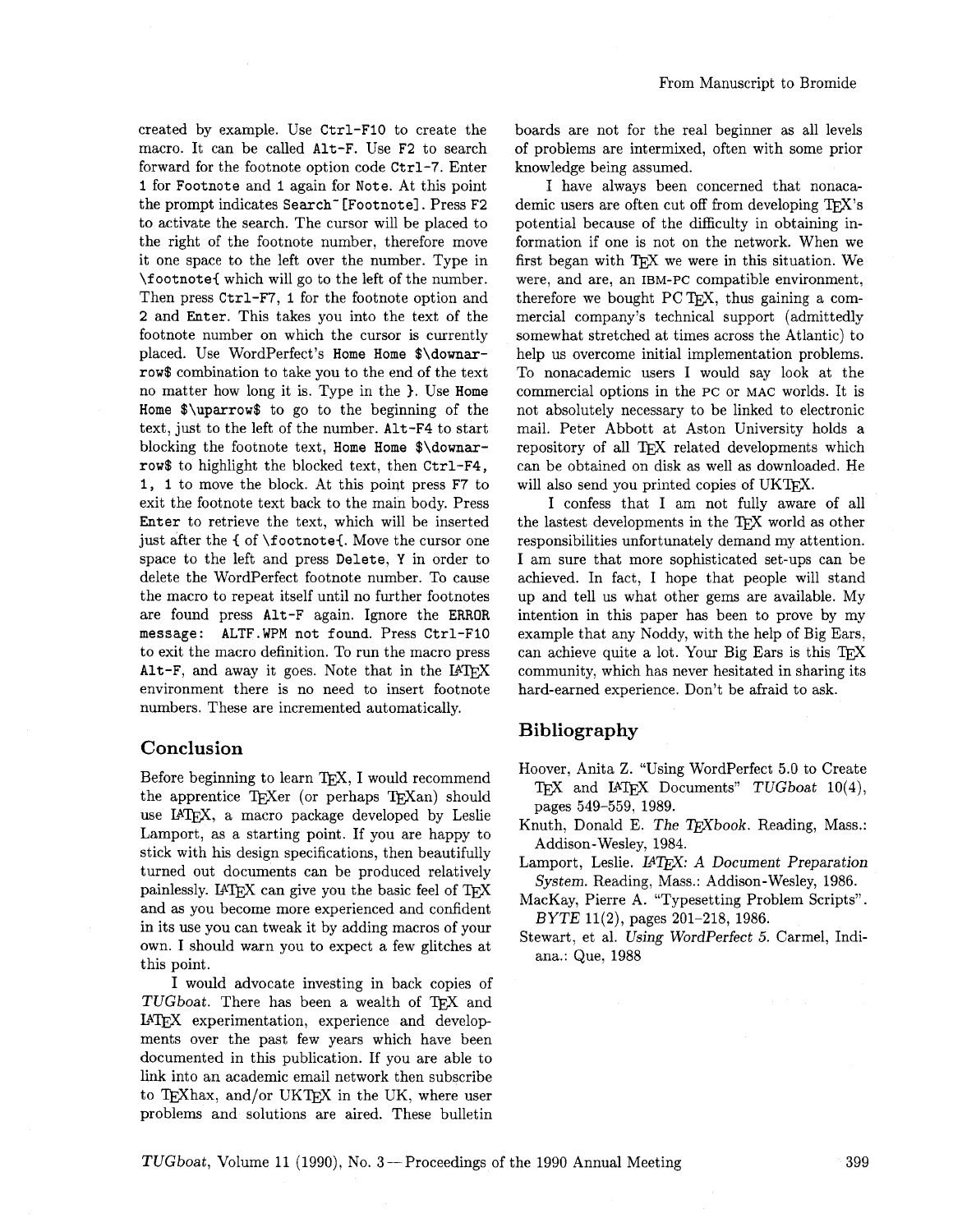### **Appendix**

#### Works on Bhakti

Dvadasakşarikosakarika. -- AD 1839 Serial no.1

leaves 7r-8v: paper. -- In Sanskrit. -- Copied by Suphagana(?). -- Date of copying: 14 krsnapaksa of Bhadrapada, sam 1896. -- Copied in Indraprastha, Jasapatavaida(?). -- Bibliography: not in NCC; not the same text as MS ABC 199,  $nos.6431-6435$ . -- Complete in 12 verses. Explains that the meaning  $\sigma$   $\bar{f}$  the letters.  $n, m, bh, g, v, t, v, s, d, v, y$  is namo bhagavate vasudevaya. -- With i) Bhutabhavisyatiprasna. -- Devanagari script. Shelved at  $\alpha$  971 (ii).

Figure 1: Excerpt from first published handlist

```
% This is TIBET.TEX, the main text file for Marianne Winder's 
% catalogue of the Tibetan manuscripts in the Wellcome's Oriental 
% Collections. 
\document style [tib] {book) 
\pagestyle{myheadings) 
%Working title page information 
\title{A Catalogue of Tibetan manuscripts and Xylographs, \\ 
 and a Catalogue of Thankas and other Paintings and Drawings\\ 
                     in the Library of\\ 
              Wellcome Institute for 
             the History of Medicine) 
\author{by Marianne Winder) 
\date{{\large{\tt Draft proof of \today))) 
%% The document itself 
\begin{document} 
\maketitle %Comment *in* for final run 
\markboth{{Manuscripts and Xylographs)){Manuscripts and Xylographs) 
\input{tibtitle) 
\input{copyrite) 
\input{forewrd}
\input{mstit2}
\input{mstoc}
\ininput {intro}
\input{abbrevtn) 
\input{principl) 
\int_{tib}\input {bib) 
\input{mstitls2) 
\input{shelf}
\end{document)
```
Figure 2: Main text file for TFXprocessing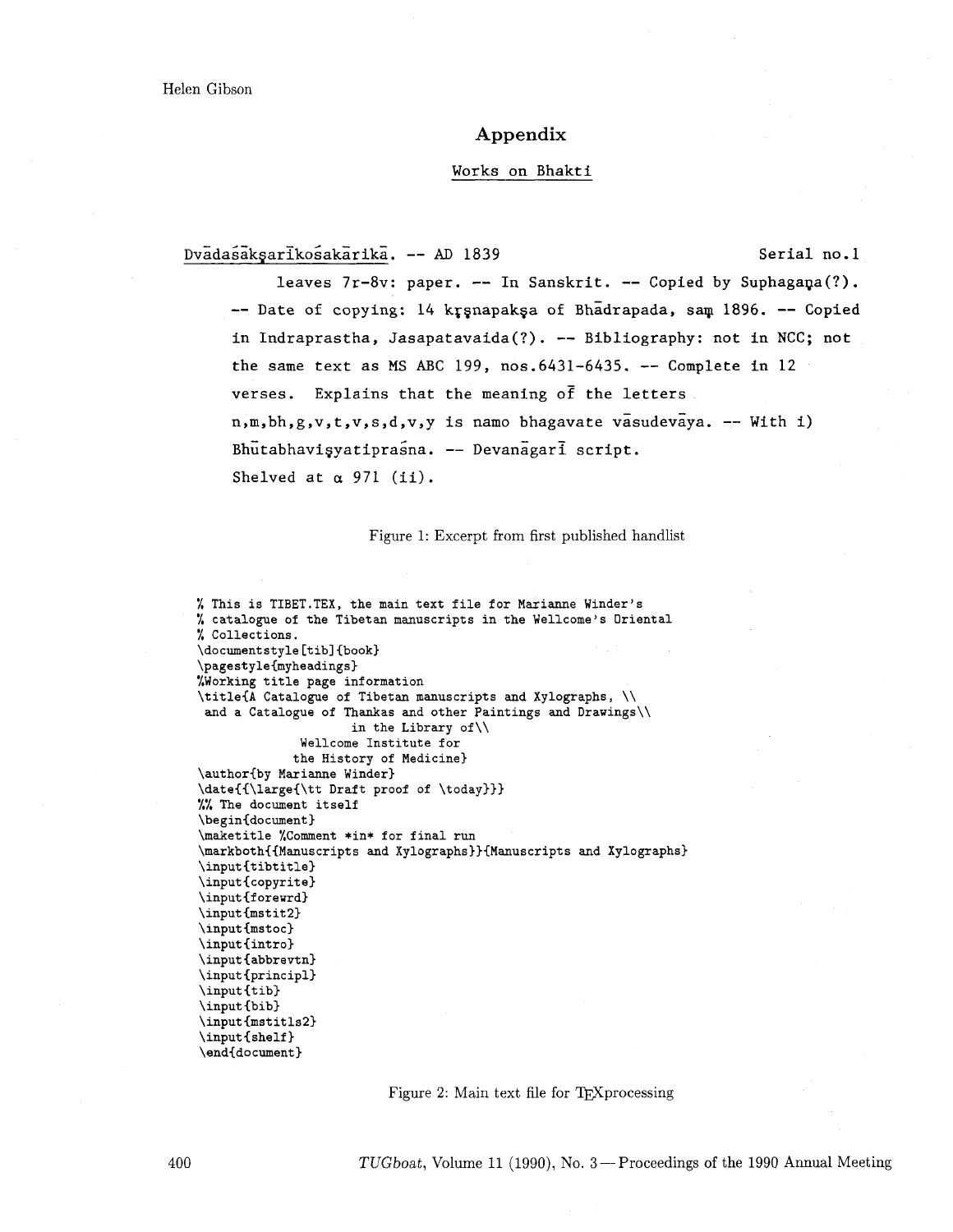1

# Incantations against evil and diseases

### Wellcome Tibetan 11b

1 Manuscript;  $11 \times 34(7 \times 29)$  cm.; ff. 30; 5 lines to a page; dbu can; gold and silver (i.e., yellow and white) writing on dark blue paper; painted boards  $11\frac{1}{2} \times 34$  cm. and leather strap.

#### $Ff. 8-12$ : rdo rje rnam par 'joms pa'i gzuns,

*Vajravidiraninamadharanz;* "Incantation of all conquering indestructible reality", [religion, ritual, incantation]. *Tripitaka* 406,8 *Tripitaka* 574,11 translated by Jinamitra, Dānasīla and Ye-ses-sde.

Purchased at Sotheby's, 31.10.1933.

### Wellcome Tibetan 21

2 Xylograph;  $78\frac{1}{2} \times 51\frac{1}{2}$  cm.; broadsheet; 7 lines to a page; dbu can; three woodcuts.

### stag sen om ā hūm ... om ma ni pad me hūm hrī khyun 'brug,

"Tiger, lion, om  $\bar{a}$  hūm, om ma ni pa dme hūm hrīh, ... garuda, dragon", [ritual, mantras].

Print used on prayer flags. Tiger, lion, garuda and snake are the for the contract of evil forces located in the four directions. -<br>four conquerors of evil forces located in the four directions. -Previous owner L. **A.** Waddell. four conquerors of evil forces located in the four directions.<br>Previous owner L. A. Waddell.<br>— Purchased at Sotheby's, 29.11.1920.

### Wellcome Tibetan 36

3

 $\overline{4}$ 

Manuscript;  $9 \times 24\frac{1}{2}(7 \times 22)$  cm.; ff. 27; 8 or 7 lines to a page; dbu med, & can; black and red ink on white paper, diagrams; strong brown paper covers  $9 \times 24\frac{1}{2}$  cm.

Incipit in centre of  $f. 1v$ : sgal tshigs gser gyi, "The golden spine", [ritual text with mantras].

Folios sewn together except  $f. 25$  which is separate.  $-$  The illegible Folios sewn together except  $f$ . 25 which is separate.  $-$  The illegible<br>beginning of the MS is on the brown paper cover.  $-$  Folio 24, Follos sewn together except 1.25 which is separate. -- The hiegible<br>beginning of the MS is on the brown paper cover. -- Folio 24,<br>before *dbu can* script begins, is blank. -- Previous owner Kohser Temple, Lahore, 1871. before *dbu can* script begins, is blank. — Previous owner Kohser Temple, Lahore, 1871. — Purchased at Stevens', 31.5.1907.

### Wellcome Tibetan 37

Manuscript;  $6 \times 22\frac{1}{2}(4\frac{1}{2} \times 19)$  cm.; ff. 113; 6 lines to a page; dbu med; black and red ink on white paper; wooden, slightly carved boards 8 **x**  23 cm.

#### Figure 3: Sample page

*TUGboat, Volume 11 (1990), No.* 3 – Proceedings of the 1990 Annual Meeting